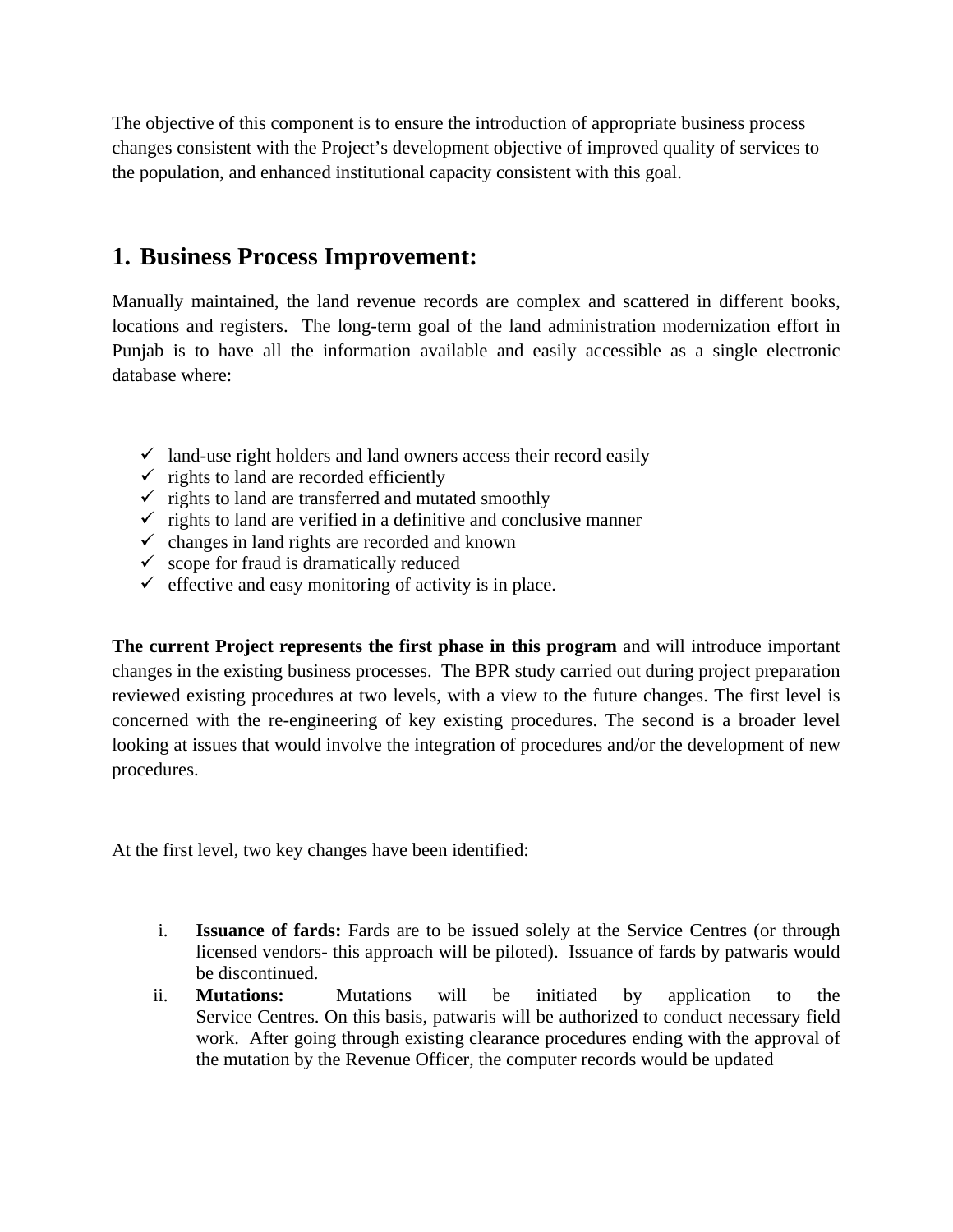These changes will bring greater transparency to land records management and improve the quality of services being provided to the population. It has been decided that a transition period would be observed to allow the parties involved to adjust to these new procedures. From the time that a Service Centre is authorized to begin operation of the digital data base, a maximum transition period of one year will be allowed for continued issuance of fards by the patwaris. Similarly a maximum transition period of one year will be observed with respect to mutations, during which mutations may be initiated either by application to the Service Centres or directly with the patwaris. During the transition period, the patwaris will be responsible for getting the digital records updated for changes occurring in the paper-based system. The Board of Revenue may opt for a shorter transition period but it will not exceed one year in any case. Prior to full conversion to the automated system, the patwaris will be required to review and certify the digital records.

During project implementation, further changes in business processes will be introduced. These may deal with the process of verification of mutations, the practice of allowing oral mutations, dispute resolution mechanisms, and the extent and nature of information collected by the land records system and how it is managed.

Furthermore, the Project will be testing and proving on a pilot basis a direct linkage between the land records system and the system of registration of deeds, both of which are under the responsibility of the BOR. This will lay the basis for a Province-wide linkage of the two systems during the second phase of the Land Records Improvement Program. This effort will be part of the process of developing a unified database of land records in the rural and urban areas.

The Project will, in addition, be testing on a pilot basis the full integration of spatial data in digital format linked with the text data in the automated land records system. In the initial phase the pilot will include digitization of the existing spatial information contained in the maps held by Patwaris and their linkage with the textual data in his registers. In the second phase this may include development of a GIS for the entire province where geo-referenced maps are replaced with the current maps. This area of work will be greatly expanded in the second phase of the long-term program.

As part of the financial sustainability analysis for the Project, Public-Private Partnership (PPP) models will be developed under the project to be ready for use before the Service Centre Infrastructure is established. It is anticipated that the Service Centres will evolve over time to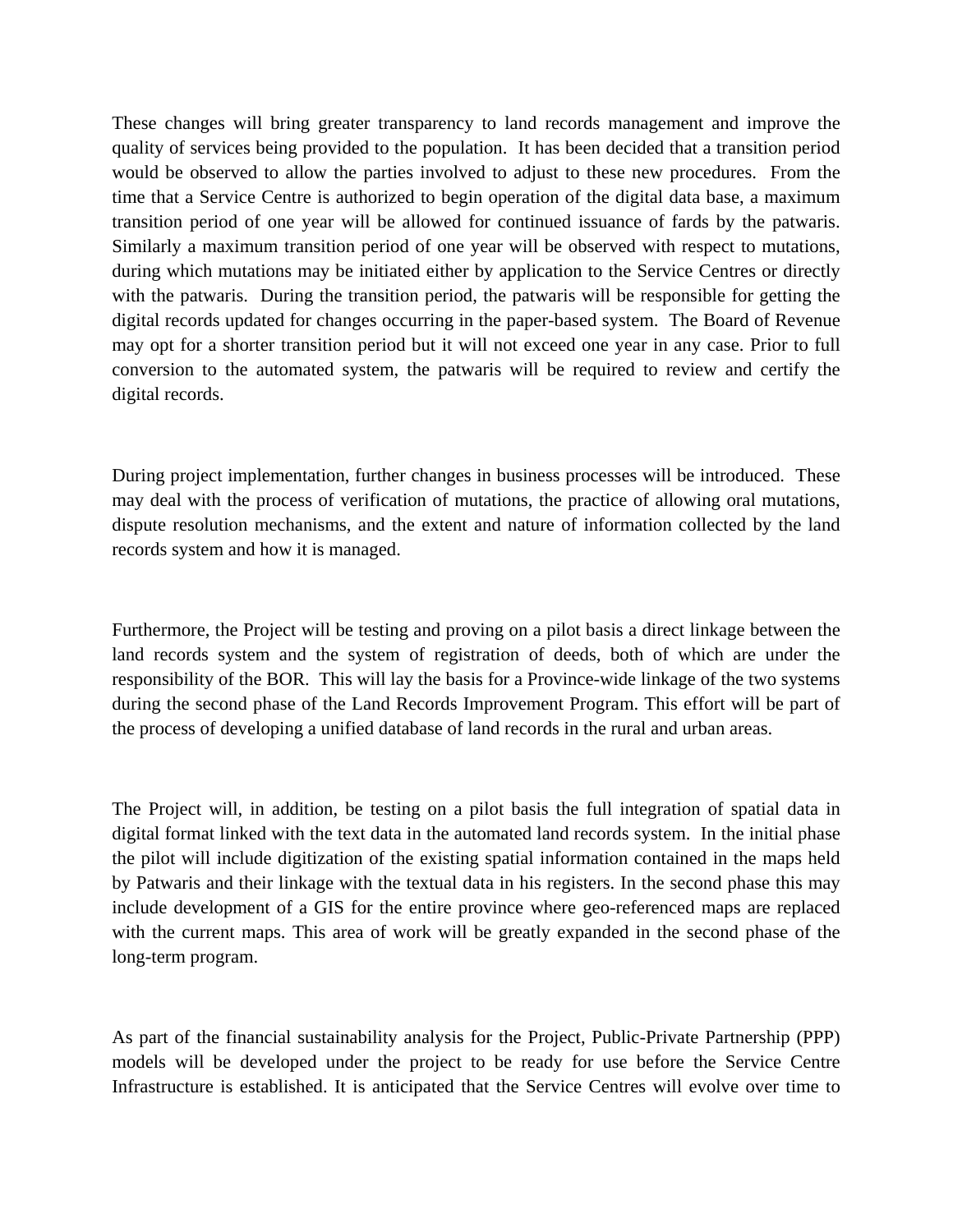provide a broader set of public services to the population which will both rationalize and improve service delivery and enhance the financial sustainability of the Centres.

Under this sub-component, the Project will finance work on the question of business process improvement, drawing upon experience with early implementation of the Project and additional field work to assess successful change strategies. The Project will finance the preparation of necessary legislative and regulatory amendments to allow the business process improvements to be put into practice, including any legal or policy changes required with respect to operation of the Service Centres, the use of PPPs as identified, the effective linkage of the land records and deeds registration systems, and the legal use of digital data.

## **1.1: Legal Business Process Improvement/Changes**

Success of project for computerization of land revenue record - issuance of digitized fard and initiation of automated mutation - heavily hinges on the creation of an appropriate legal framework. The legal framework will legitimize changes in the revenue record and provide wider recognition among public and private institutions. Ordinary people will readily accept the change once it gains legal recognition as a valid instrument for various transactions.

The Government of Punjab has already amended the Land Revenue Act, 1967 in order to align it with changes introduced by computerization of records.

PMU BOR will get legal studies conducted to analyze legal/ business processes at various stages of project. At project initiation stage studies will be conducted i) to suggest improvements in the role of Patwari, Girdawar and Revenue Officers in mutations, ii) possibilities of linkages with Registration of Deeds System, iii) processes of oral mutations, common assemblies and iv) partitions. Comprehensive input will also be sought on v) revision of land records manual. In the middle of the project, PMU BOR will seek consultancy services on issues such as vi) role of Girdawari in the records system; vii) GIS and Spatial framework for LRMIS; viii) processes of settlement to align land records to situation on the ground; review of Settlement Manual; ix) processes of consolidation of holdings and x) systems of land records in urban areas. PMU BOR will solicit consultancy advice xi) to explore possibilities of movement toward a title registration system towards the end of the project.

# **2. Policy**

## **2.1: Empirical Studies for Policy Formulation**

Computerization Project seeks to re-engineer processes and re-structure roles and responsibilities of revenue officials. It aims at delivering land records services through well- educated adequately skilled and trained kiosk officials. It also seeks to target attitudes, mind sets and old work habits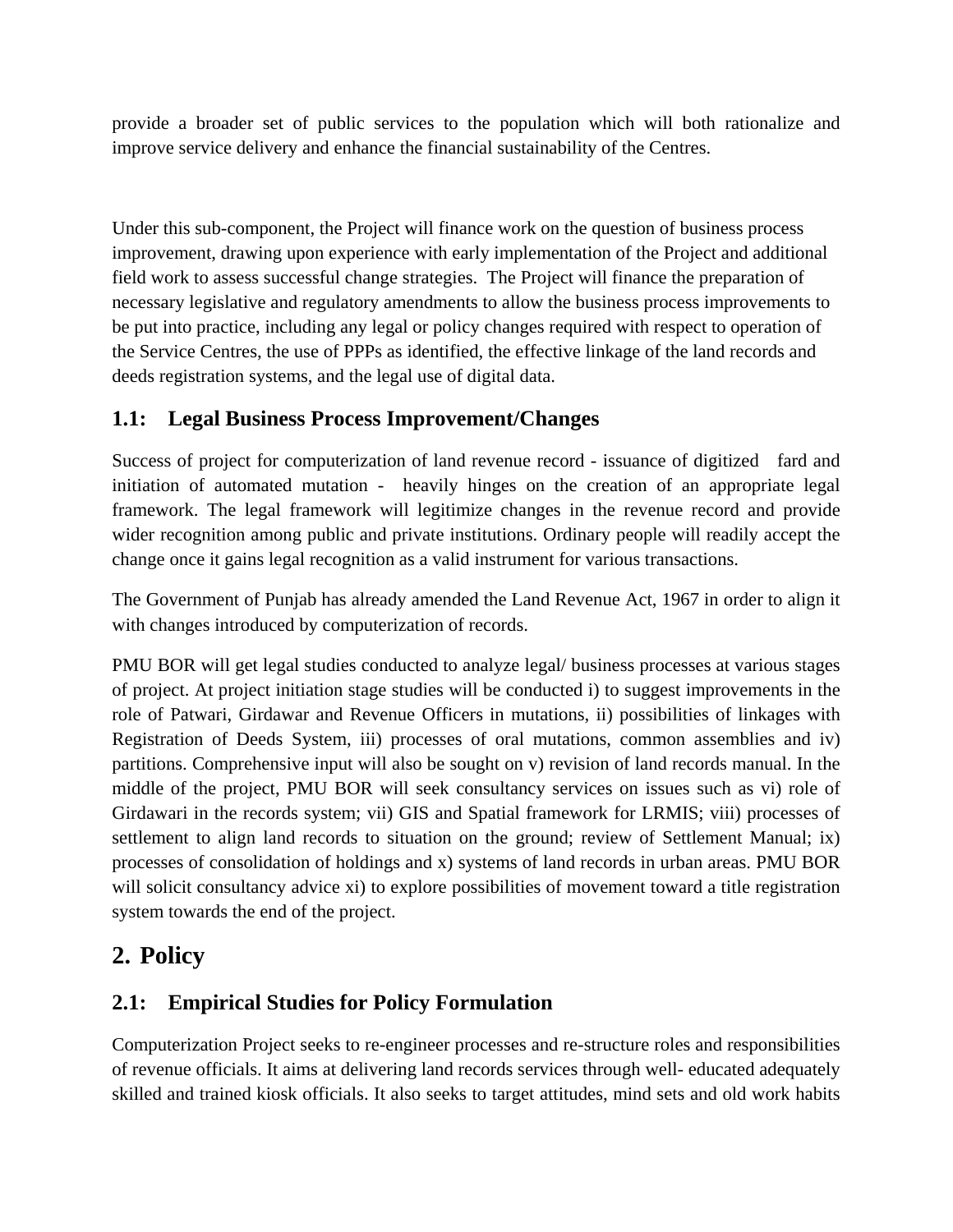of revenue officials across the board. It will also launch information and communication campaign to help people cast of their social hesitation in interfacing with a modern computerized system and obtaining services with ease and comfort.

Policy formulation on above mentioned areas will require a range of empirical studies. Variety of qualitative and quantitative tools will be employed to collect data from across the province to provide support to PMU officials including HR specialist, sociologist, economist and revenue specialist. Data for empirical studies will be collected through consulting firm and will be analyzed and used by PMU specialists in their areas of expertise in the process of developing advice on policy formulation.

Empirical data will be collected at various stages of project. In the initial stages of project, base line data will be collected on range of policy issues while middle of the project will provide adequate lead time to seek feedback from different stakeholders and accordingly align policies closely to ground realities. Towards end of the project, PMU BOR will be interested to collect data from evaluation perspective so as to analyze policies in term of efficiency, economy and effectiveness. Moreover, during the course of the project empirical data will be required to assist the government in policy formulation. The subjects/titles of such empirical studies will be decided as the need arises but tentatively empirical studies will be conducted on topics such as: i) cost and time associated with getting a mutation recorded and a copy of record issued, ii) improvements in the price of land on account of project interventions, iii) number of pending cases as well as duration for settlement of cases in revenue courts and improvements on account of the project interventions, iv) case study of one or more project locations in the districts where service delivery starts first, v) nature of registration deeds and problems associated with deed registration and vi) impacts on the economy of a district as a result of project interventions.

## **2.2: Study on Settlement Process**

The process of settlement is critically linked to the land records. The process was originally meant to provide fresh assessments of land revenue and for this purpose, fresh preparation of new records including fresh maps. With abolition of land revenue the assessment of land revenue is no longer required. The only purpose of the process now is preparation of new records including maps. The capacities of the settlement staff and quality of their work have been deteriorating rapidly over the last few decades. Moreover, a fresh assessment of the process is required to determine if modern technology can be introduced in the process and how the process can help in improving the quality of land records. This will be critically important in view of the fact that the project aims to pilot the process of preparation of digital cadastral maps in a limited jurisdiction with the objective of replicating it for the whole province and also later linking it with the ownership and tenancy records in LRMIS.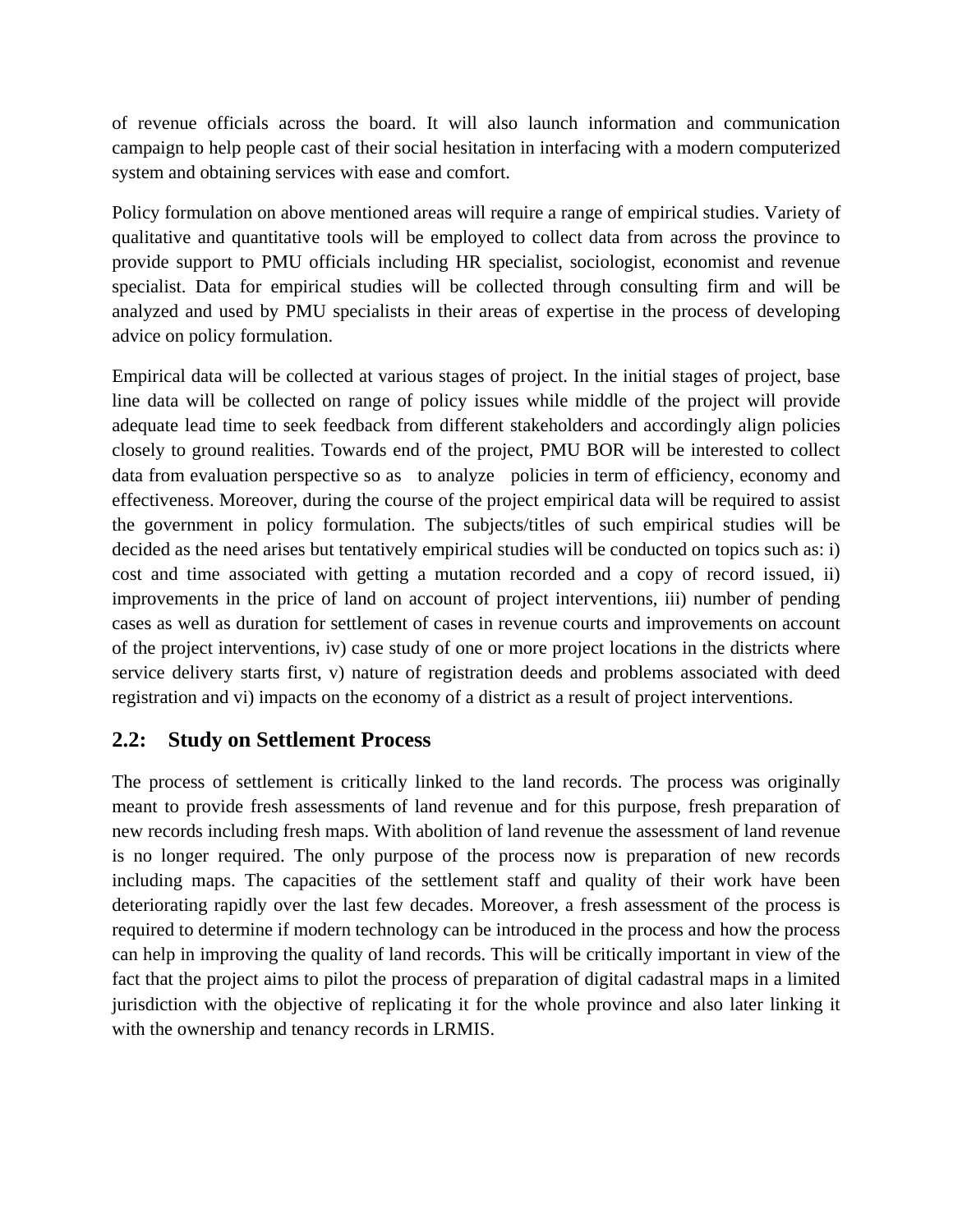## **2.3: Study on Consolidation Process**

The process of consolidation will be studied to recommend improvements and to suggest alternatives.

## **2.4: Policy Studies**

Computerization project seeks a major shift in policy areas ranging from land record maintenance, delivery and updating to re-arranging institutional and legal instruments. It seeks to re-create land revenue administration which is likely to have far reaching impact on rural and urban economy and may affect significantly lending instruments real estate and income generation opportunities.

PMU BOR will commission range of studies in order to suggest policy changes in the Land Records system. It will use these studies to advice and assist senior policy makers in the provincial government. Policy studies will seek to deepen the impact of project intervention on poverty alleviation and better income generating opportunities. The titles of these policy studies will be finalized during the course of the project. Tentatively policy studies will be conducted on issues like i) fee structure associated with land records and exploring options for cost recovery, ii) restructuring of the Board of Revenue and its subordinate offices in the districts, iii) institutional framework for development of a unified land titling system comprising urban as well as rural properties, iv) taxation structure related to land record and transactions in the urban and rural areas.

## **2.5: Dispute Resolution**

PMU BOR will also formulate new policy and allied procedures on better dispute resolution processes to provide adequate support to the new system. The Revenue Administration in Punjab relies on the Land Revenue Act 1967 for Dispute Resolution at various levels of revenue hierarchy. The Act, however, is a purely legal instrument and does not necessarily encourage recourse to various other options mostly referred as Alternative Dispute Resolution (ADR). The deficiency in the existing Dispute Resolution process can be addressed at this stage and a comprehensive package mapping out various processes of Alternative Dispute Resolution could become part of policy changes to be undertaken under the project.

PMU BOR will utilize the services of consulting firm/individual to analyze current dispute resolution mechanisms, identify procedural and institutional deficiencies and suggest better dispute resolution processes in the changed environment.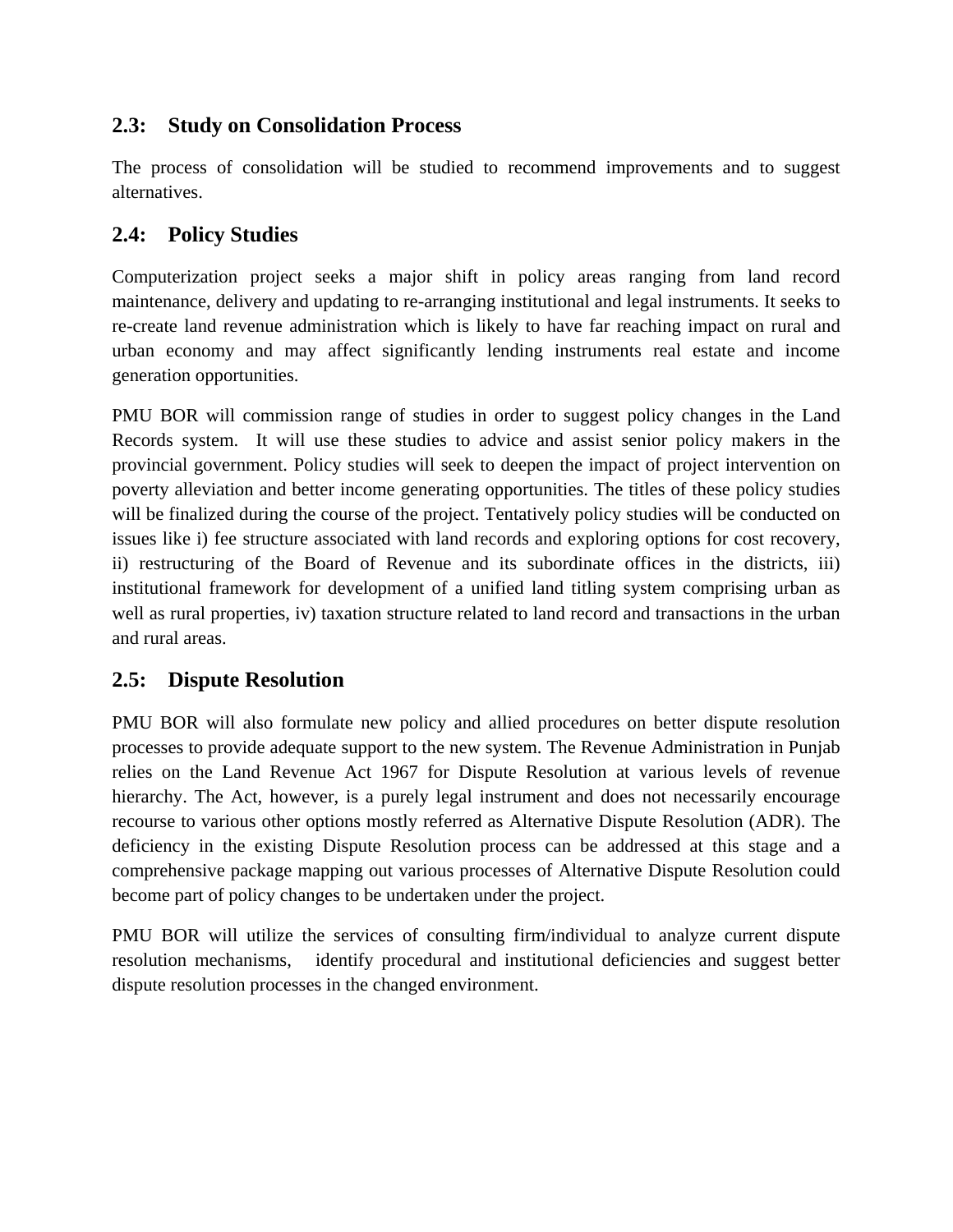# **3. Institutional Capacity Enhancement**

The Project will require a change in how institutions involved with the land records system function. This will be tied to: (i) the changes in procedures associated with land records; (ii) development of a business model for operation of the Service Centres; and (iii) elaboration of the roles and relationships among the kanungo, tehsil, and district levels, as well as the working relations between the Provincial and district levels.

## **3.1: Board of Revenue**

Board of Revenue (BOR) is the apex body in all matters relating to the administration of land and preparation of land records. It is the highest revenue court in the Province with appellate and revisional jurisdiction against orders of subordinate revenue officers and revenue courts. All revenue officers and revenue courts are subject to the general superintendence and control of the Board of Revenue.

BOR is thus entrusted with a complex dual role. It ensures record maintenance through subordinate offices while stepping in to resolve land disputes arising out of various processes employed to maintain and update land records. These processes and procedures serve as dispute resolution mechanisms within the system and their efficiency is critical to the trust of the ultimate users in the system.

The consultancy will be geared to analyzing BOR processes and organizational structure to identify redundancies, overlaps and institutional inefficiencies. It will also analyze current organizational effectiveness and produce a set of recommendations aimed at recreating a lean, customer- focused and forward looking organization.

### **3.1.1 Analysis of BOR Processes**

Board of Revenue (BOR) is the apex body in all matters relating to the administration of land and preparation of land records. It is the highest revenue court in the Province with appellate and revisional jurisdiction against orders of subordinate revenue officers and revenue courts. All revenue officers and revenue courts are subject to the general superintendence and control of the Board of Revenue.

BOR is thus entrusted with a complex dual role. It ensures record maintenance through subordinate offices while stepping in to resolve land disputes arising out of various processes employed to maintain and update land records. These processes and procedures serve as dispute resolution mechanisms within the system and their efficiency is critical to the trust of the ultimate users in the system.

The consultancy will be geared to analyzing BOR processes and organizational structure to identify redundancies, overlaps and institutional inefficiencies. It will also analyze current organizational effectiveness and produce a set of recommendations aimed at recreating a lean, customer- focused and forward looking organization.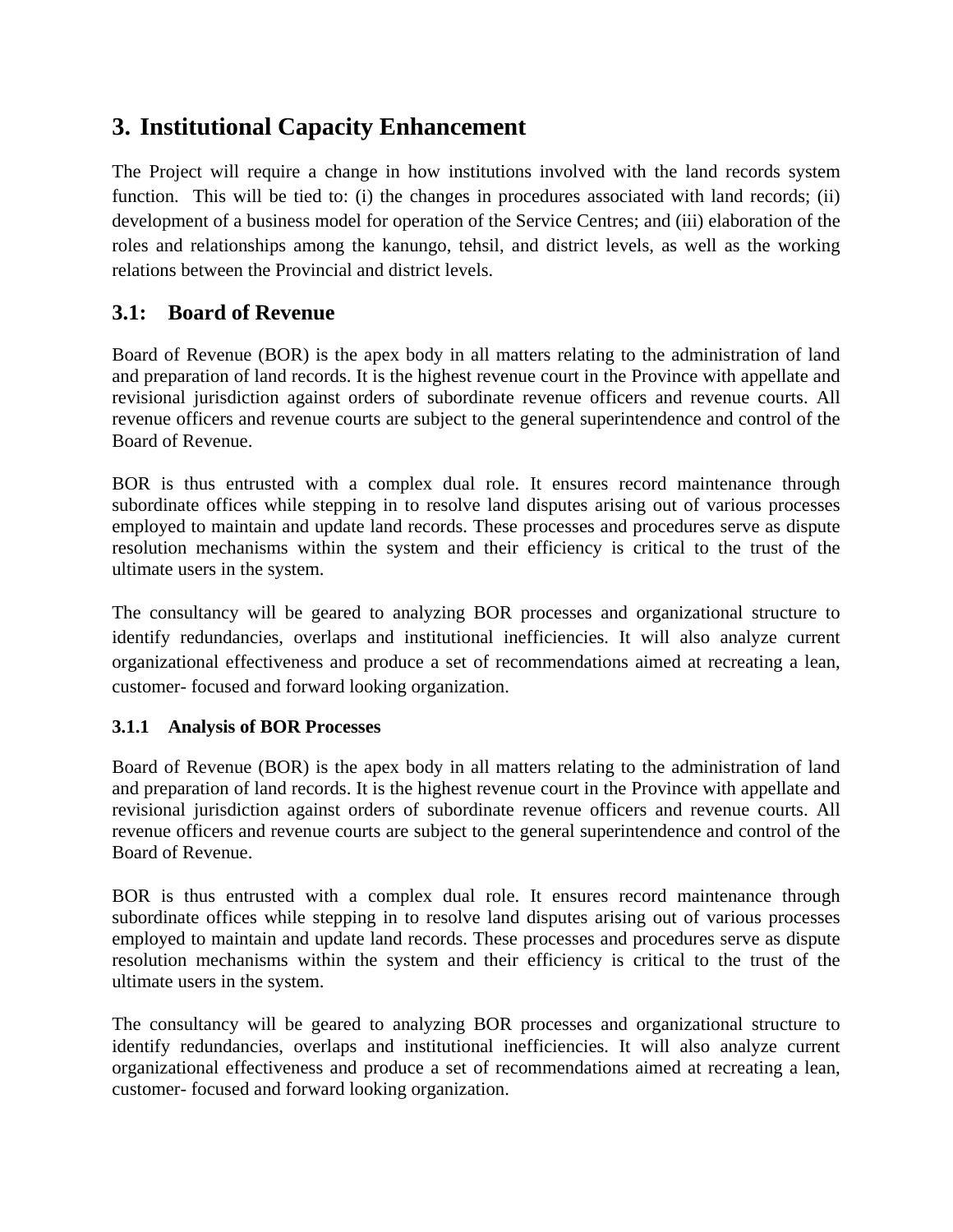#### **3.1.2 Follow -up Capacity Improvements Actions in BOR**

Capacity improvements actions in BOR will flow from reports of consulting firms in sub component 3.1.1. PMU BOR will share these reports, its findings and recommendations with senior management of BOR and its supervisory and lower staff through a series of workshops. These reports will be discussed and debated in workshops to build broader support and ownership for proposed changes among BOR employees.

BOR will implement the recommendations on BOR restructuring and improvement of organizational processes in the Board. A plan of actions will be prepared by the Board of Revenue and adequate resources will be made available through this sub-component of the project for the implementation of this plan.

PMU BOR will chalk out action matrix to strengthen and reinforce newly implemented process changes. It will build mechanisms based on regular and institutionalized process audit to ensure continuity and help identify, build and generate resources for sustainability.

#### **3.1.3 HR Policy in BOR & Change Management**

The Computerization of Land Revenue Records entails significant changes .It will lead to redefinition of roles and responsibilities of public servants in BOR and its subordinate offices in the districts and will require new knowledge, skills and abilities for effective and efficient performance.

PMU BOR will build on initial consultants report on process analysis and follow- up improvement initiatives and formulate a comprehensive HR policy in areas such as new management practices, recruitment and selection, career planning, training and development, compensation and benefits and management- employees' relationships. H.R policy will aim at enhanced and efficient job performance on the one hand and personal and professional growth for BOR employees on the other.

P.M.U BOR will involve both its in house resources and a competitively selected external consulting firm for developing H.R policy in areas identified above.

### **3.2: Capacity Building**

Vast international experience in similar projects shows resistance to change and institutional impediments to pursue objectives such as the ones posed by this operation. It will be important to ensure that personnel of the BOR and other institutions involved (e.g. District Government officials) receive information/training about the design and objectives of the Project, and are technically skilled to carry out their roles in its implementation. Information will be provided on changed business processes and operation of the Service Centres, roles of the respective administrative levels in project implementation, and for relevant staff, aspects of the ICT system. An initial program of dissemination/training for these internal stakeholders will be offered in each district as it comes into the Project i.e. before data entry operations in the district